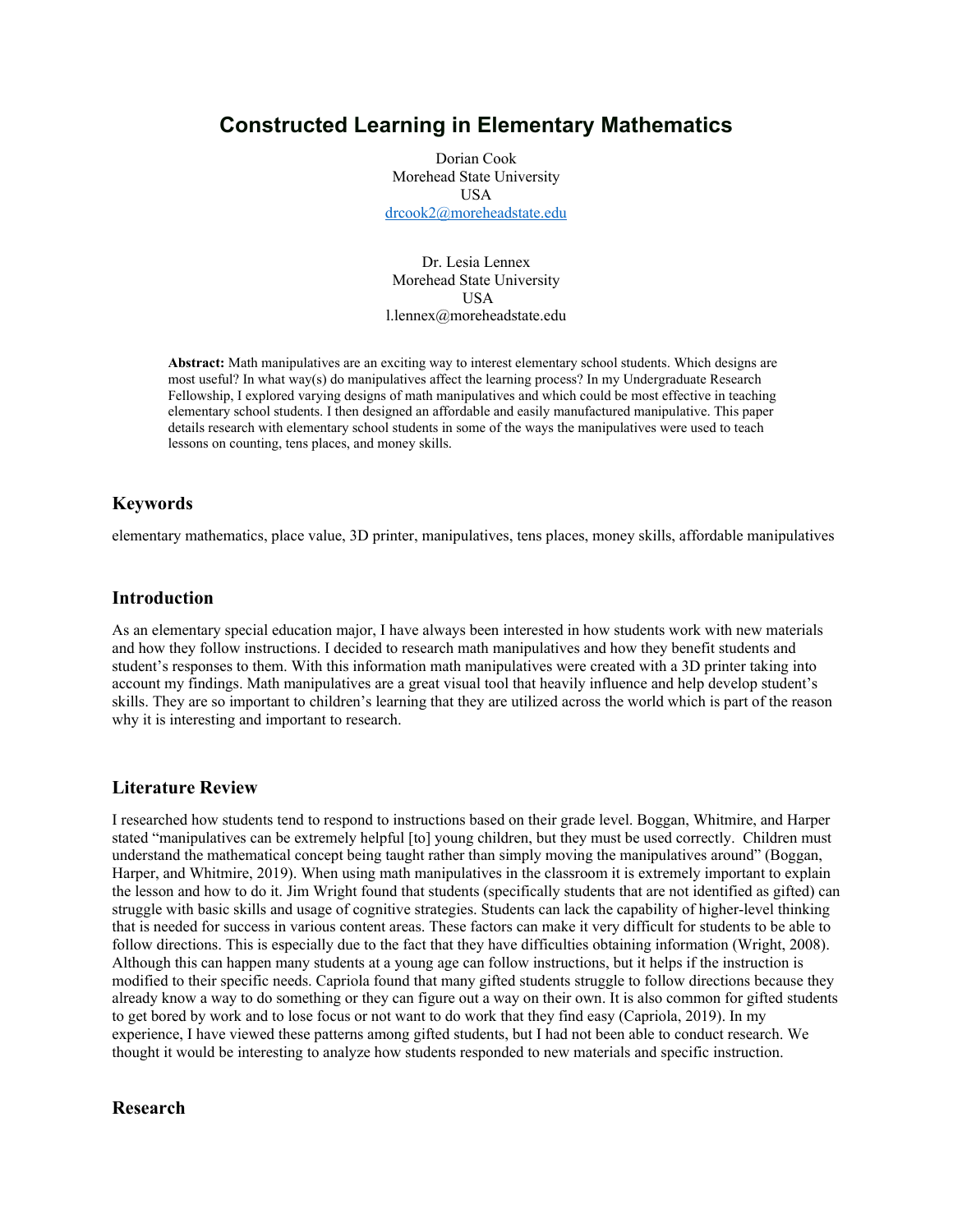After analyzing math manipulatives (Saafir, 2019; Lee, 2019; Boggan 2010) for elementary students, I developed a 3D printed design to teach students a variety of math lessons. Many factors were taken into account when creating the design, such as color, size, and material. Based on the research different colors that are engaging for students were picked (Ceri, 2013).

Group 1 subjects consisted of first graders  $(N=30)$ . The lessons were modified to be specified to the first-grade curriculum. (3) Three different lesson plans were designed around money. The lessons are adding and subtracting money, identifying place values, and exchanging currencies between countries. For the first-grade class the problems were created to mostly have numbers below twenty to follow the first-grade curriculum. First grade students should be able to *use properties of addition to add whole numbers to solve addition and subtraction problems within 20.* A few problems included larger numbers as challenges. We went into the first-grade classroom three different times and tested the three different lessons using my math manipulatives. The lessons were recorded in order to analyze the footage and collect data. It was evident that math manipulatives were not a focus point in this classroom. The room did not have a lot of math posters up for the students to use. We believe this reflected in the students' work.

The first graders  $(N=30)$  were taught three different lessons across the course of (3) three different days. The first day students were given five problems that dealt with adding and subtracting money. They were given about (7) seven to ten minutes to do these problems. To introduce the lesson, a script was followed that stated, "We are going to do an activity with you were you will do five problems with adding and subtracting money. There are math manipulatives to help you work through the problems. A key denoting values to each element was posted for students. Try to get as many problems done as you can. If you have any questions, please ask them." The second day involved identifying place values. The students were given five questions and had about seven to ten minutes to solve them. The same script was followed, but it introduced solving place value problems. On the third day the students were read a few pages from a book about monsters going to the market (Bingham, 2018). The pages were printed off and the students answered a few addition and subtraction problems from it. Then the students worked through five problems where they converted United States currency to Mexican currency. The same script was used to introduce this, but it explained what the U.S. currency was equal to in Mexican currency.

We also worked with a Kindergarten class  $(N=20)$ . The lessons were modified to fit their curriculum by using numbers ten and below. Kindergarten students should be able to *understand addition as putting together and subtraction as taking from.* This work took place in the spring semester during February and March, so the student's skills should have been proficient at this point. A few problems had larger numbers to challenge the students and to see how the used the manipulatives to problem solve. These lessons were also recorded in order to analyze how the students used the math manipulatives and how they followed the instructions given. The teacher had math stations set up with various math manipulatives. It was evident that the teacher stressed the importance of math in their classroom. There were math posters and number lines hung up on the walls that students could look at to help them with their work. This importance that was put on math was also reflected in the student's work.

The Kindergarten class was given three math lessons over the course of two days. The same script was used to introduce the first lesson of adding and subtracting. The students were given about ten minutes to solve five different problems. On the second day the place values lesson and the exchange of currencies lesson took place. The same script was used for these days, but it made it clear that they were two different lessons. They were given about ten to fifteen minutes to solve ten problems (five for each lesson.)

#### **Results**

From the research conducted there were a variety of interesting findings. Many common themes appeared throughout of how the students utilized the math manipulatives and how they followed instruction. The research showed that students followed instructions differently based on their cognitive level. Many students who were identified as gifted were able to follow instructions; however, they typically did not use the math manipulatives. This could be because they already knew how to do the problems, so they did not need the math manipulatives to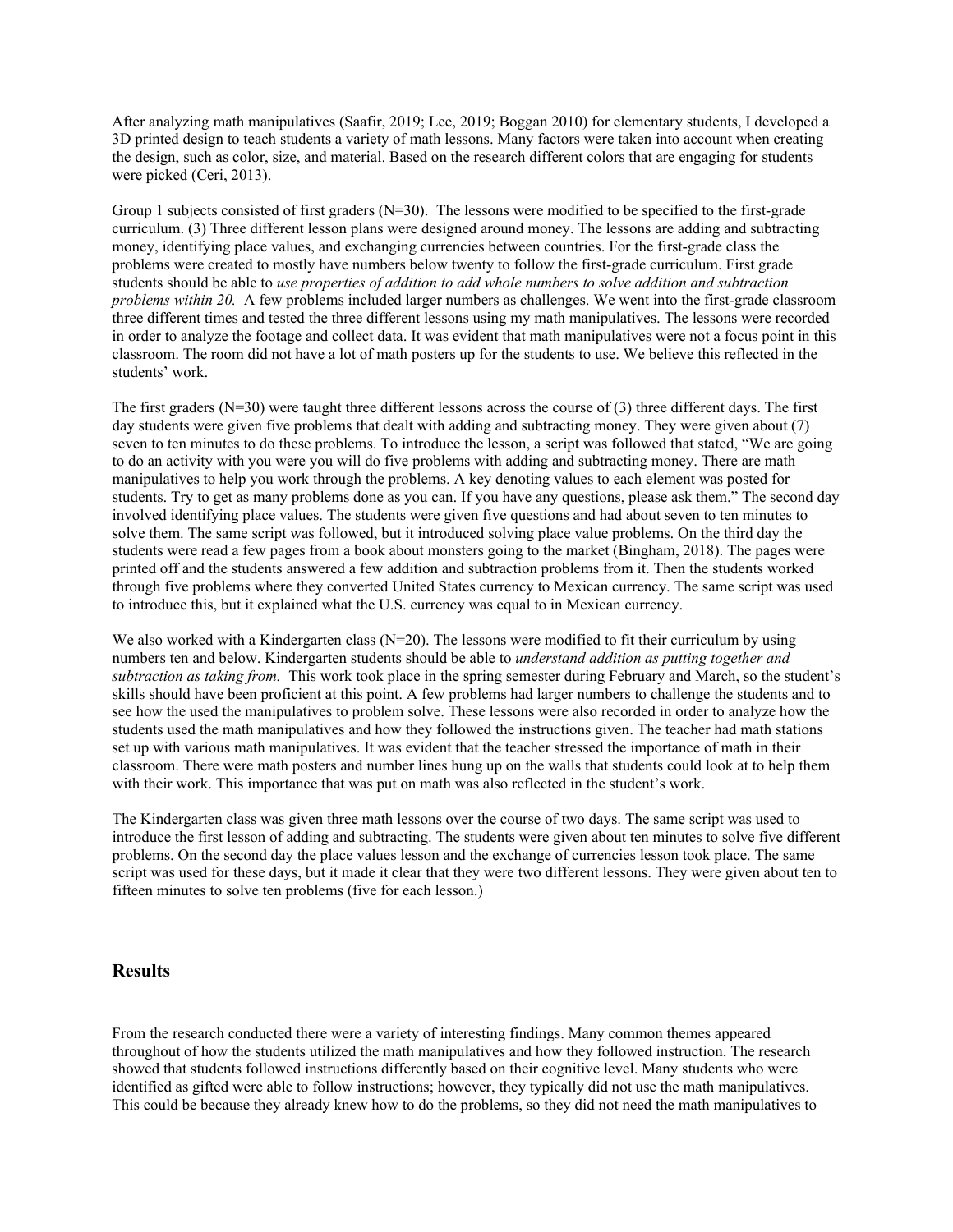help them. This was evident because the students that were identified as gifted would get straight to work and solve the problems quicker than other students. Many students would count on their fingers or draw pictures to figure out the problem. Many students who used the math manipulatives did not acknowledge the key and they would count by ones with the manipulatives. If how to use the math manipulatives was explained the gifted students would understand and follow instructions, but they were not required to use them so many chose not to. The groups of students that were not identified as gifted tended to rely on more instruction to solve the problems. When the students were instructed on what to do, they would typically be able to solve the problems on their own after doing one or two problems with guided instruction. Students were helped through the first problem by explaining how the math manipulatives work. How to do the problem using the math manipulatives was explained, but questions were asked to make them an active learner. Many students that were not identified as gifted would ask more questions than gifted students. These themes showed that although the students appeared to be unfamiliar with the math manipulatives, they were able to adapt and use them to their benefit.

## **Scholarly Significance**

Although many different themes were discovered during the research there is a lot more that can be researched. We plan to make more math lessons involving my math manipulatives to conduct research with higher grade levels in the future. It would be helpful to see how second and third graders respond to the math manipulatives. We hope to research how a higher education affects their response to instructions and new material. It will be interesting to see if it is more difficult for students to adapt to new materials at a higher grade level. It will also be interesting to see if they are better at following instructions since they have been in school longer. The completed research data will be compared to future data to find these results. It will also be interesting to find any other patterns of students at this grade level.

## **References**

Bingham, J. and Williams, G. (2018). Usborne wipe-clean money. Usborne Publishing, pp.21-22.

Boggan, M., Harper, S. and Whitmire, A. (2019). Using manipulatives to teach elementary mathematics. [online] Aabri.com. Available at:<http://aabri.com/manuscripts/10451.pdf> [Accessed 30 Apr. 2019].

Bright Hub Education. (2019). Useful Mathematics Manipulatives to Use with Elementary Students. [online] Available at:<https://www.brighthubeducation.com/teaching> elementary-school/104830-mathematics-manipulativesfor-elementary-students/ [Accessed 5 Nov. 2019].

Capriola, P. (2019). How Do I Help My Gifted Child Listen and Follow Directions? | Strategies for Parents. [online] Strategies for Parents. Available at: [https://strategiesforparents.com/how-do-i-help-my-gifted-child-listen-and](https://strategiesforparents.com/how-do-i-help-my-gifted-child-listen-and-follow)[follow](https://strategiesforparents.com/how-do-i-help-my-gifted-child-listen-and-follow) directions/ [Accessed 30 Apr. 2019].

Hand2mind.com. (2019). Why Teach Mathematics with Manipulatives?. [online] Available at:

https://www.hand2mind.com/resources/why-teach-math-with-manipulatives : benefits of math manipulatives allow students to construct their own cognitive models for abstract mathematical ideas and processes [Accessed 30 Apr. 2019].

Lee, S. (2019). Using Maths Manipulatives for Learning - What are the Benefits? » Figur8 Nurture for the Future. [online] Figur8 - Nurture for the Future. Available at: https://www.figur8.net/2015/08/31/using-manipulatives-forlearning-what-are-thebenefits/ [Accessed 30 Apr. 2019].

Lloyd, C. (2018). Why our smartest students are failing math. [online] Great Schools. Available at: <https://www.greatschools.org/gk/articles/why-americas-smartest-students-fail-math/> [Accessed 30 Apr. 2019].

Rubenstein, G. (2019). What Works for Differentiating Instruction in Elementary Schools.[online] Edutopia. Available at:<https://www.edutopia.org/stw-differentiated-instruction> replication-tips [Accessed 30 Apr. 2019].